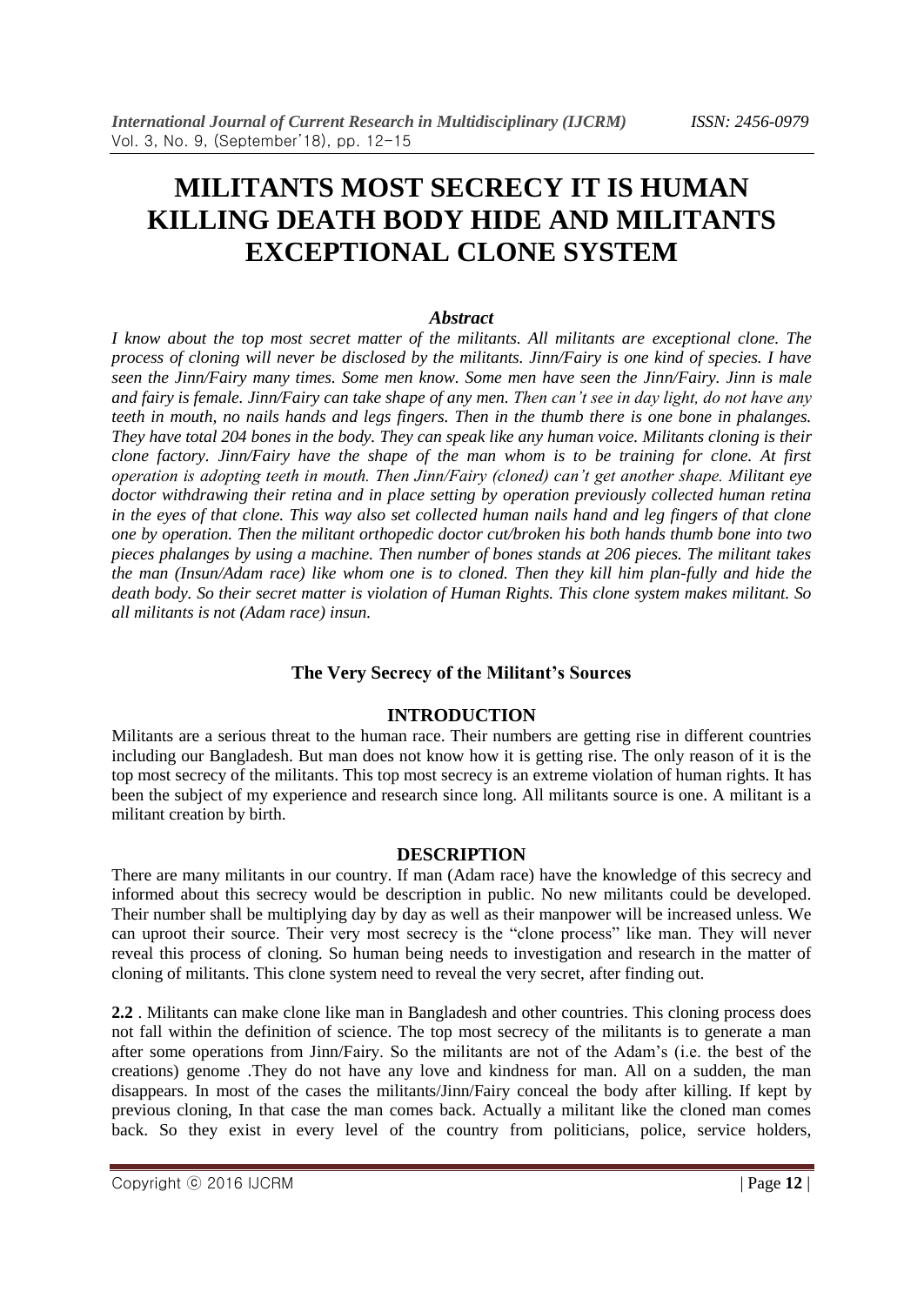businessmen, rich-poor everywhere. He who is cloned is a militant. All cloned men are implicitly united. Some clones are active militants. So Militants are not *Homo sapiens*.

2.3 I have seen Jinn/fairy many times. A few people also might have seen them. Jinn/Fairy are species one kind of. Jinn are male and Fairy are female. All Jinn/Fairy is very beautiful. They can are lives shape of any animal. God created them by the pure flame of fire, before the creation of man. Jinn/fairy can speak like any human voice. They have travel at night and have a weak sight in day light. Many of them have a fixed residence. They have food, bath and study facility there. They pass childhood, juvenile and senile age. Existed with birth-death, disease, sorrow-happiness like man. Their special natural power given to them is that can have the shape of any animal, like man, cat, dog, snake, insects etc, in the twinkling of an eye. When any Jinn/Fairy takes the shape of a human being, he/she does not have any teeth in mouth. Not nails in hands and legs finger. Then in the thumbs their are only one bone (phalanges). After that they have total 204 bones on the entire body**.** When the Jinn/Fairy shape human body they can't see at day light. Because they have more cone cells in eye retina and less number of rod cells in eye retina. The Fairy never experiences menarche, menstruation (monthly period). The species is Average age 90-100 years. They can speak like human voice. When necessary they can stay invisibly on human body in the shape of firefly or other insects. Jinn/fairy are very brave zealous and clever. They to get realized in enchant their cloning purpose. They have Muslim and Hindu community. Even in the Holy Quran there is a chapter named "Jinn". Verse nong- 72. Other religious books have also depicted about them

## **MILITANTS TRAINING PERIOD**

The Jinn/Fairy/militants first target a man. They will make clone like man. Then the Jinn/Fairy stays at his house/home of that man (boy or girl). They take training on everything of the man (boy or girl) like whom they want to be clone. Such as will be learn and know the names of family members, relatives, to know the names of the family members, relatives and neighbors, friends. With the names of every single one. Jinn/Fairy every person how to call will learn. Jinn/Fairy invisibly hide in the man (boy or girl) house to receive the training. Even they will use any nearer militant to take a physical (to will clone) photo by camera. The man (boy or girl) like whom, they want to make a clone. If he students, then Jinn /Fairy this subject will read and learn. If the man (boy or girl) they will clone in any profession, they will learn the profession. For example, if the man is a teacher, they will learn properly of his teaching. If the man is a politician or a student leader, they will learn how to deliver speech. Their training session may have a length from 6 months to 3 years.

#### **MILITANT's CLONE SYSTEM (though differs from scientific definition)**

The Jinn/Fairy/militants carrying cloning their clone factory. I know this clone factory. Jinn/Fairy have the shape of the man whom is to be training. They so Keeping like to his color, his fat, hair, height and the tone of voice this man (boy or girl). Then anesthesia doctor sedate him. The militant dentists doctor set by operation teeth one by one in the mouth of the Jinn/Fairy, who getting in the shape of man. Hold each teeth by forsave and them heating the roots of the teeth in electric fire, they set incisor, cannine, premolar and molar teeth in mouth. As like as these remain set in the mouth of the human being. After setting the teeth in mouth, the Jinn/Fairy can't get into other shape. As soon as his illness good a little, the militant eye physician doctor withdrawing their retina and in this place setting by operation previously collected human retina in the eyes. Then Jinn/Fairy (clone) to enable see in the day light. This way also set collected human nails on hand fingers and toes of the clone one by operation. This requires them heating the nails in fire. Then the militant orthopedic doctor his both hands thumb cut/broken his into two pieces phalanges by using a machine. Then two phalanges in thumb. After that his body has total 206 bones. During the operation, the clone patient is given saline, injection, antibody and liquid food. Finishing these operation and getting properly good takes him about 3-4 months. If the man for a clone has beard and moustache, they use hormone injection to accelerate the growing of beard and moustache.

.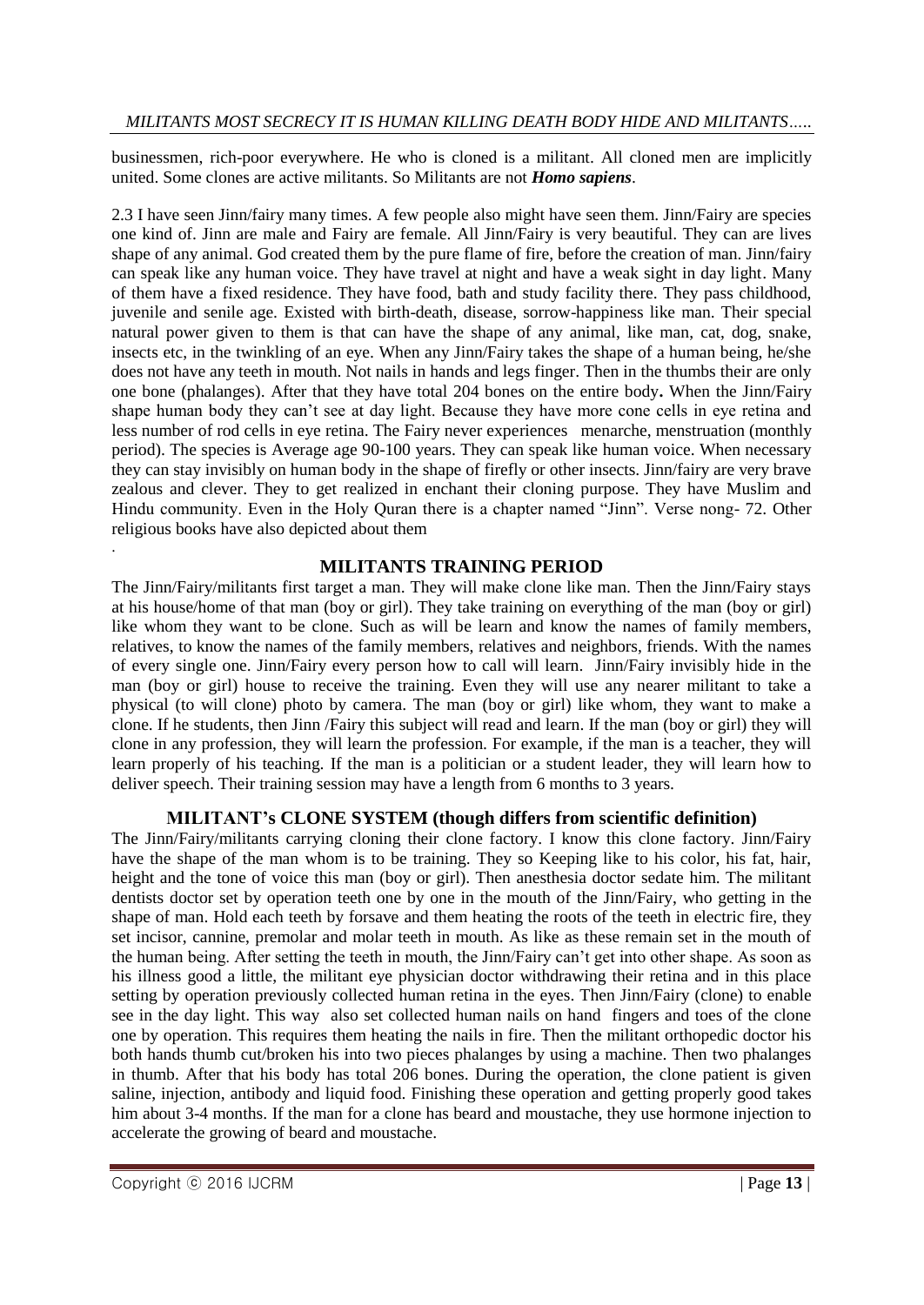#### *MILITANTS MOST SECRECY IT IS HUMAN KILLING DEATH BODY HIDE AND MILITANTS…..*

The militant at first takes a man like whom one is to be cloned. Then they kill him plan-fully and hide the body. If there is a chance, they take out the death's teeth, eyes and nails and send these to their clone factory. While burying under the ground, they neither observe a funeral formality nor give a shed. In the Jinn/ Fairy there are Hindus also. And if the man for a clone is a Hindu, they do not burn the body of the man, but it is buried under the ground.

#### **EN EXAMPLE**

Sharnakamal, the house of the Khulna's top terror Ershad Shikder, was a factory in this way for cloning. Here, man were killed and from their bodies were hidden the body after taking of teeth, eyes and nails. So thousands of human skeleton might found there. His house from of freeze, police was rescued many human teeth, nails, and eyes, as well as different cloning machineries (dentist goods). But that cloning secret is to police, journalist and any man is still unknown.

**5.2**. As I know about the most secret matter of cloning of the militants, so according to, same of me, they have cloned the eldest son of the emperor of the Jinn/Fairy. Militants tried many times to kill me. But due to immense kindness of God, I have been survived. At present the militants can kill me at any time. If able to hide my death body after assassination. Then at my place the son clone of the Jinn/Fairy emperor will appear and will be rich in future.

5.3.There are some Jinn/Fairy militant who can read the Holy Quran in reverse order to the beginning. It is one kind of kufory. Jinn/Fairy/militant doing in this kufory, if they feed or sweets eat or drink the spiritual water, the man can never tell anything about their secret cloning process. People who have drunk the kufory made spiritual water or have eaten sweets they will not be able to take into their capability that cloning regarding such clone.

#### **RESULT**

#### **(The process of carrying out the investigation and research)**

All militant are clone men (were Jinn/fairy). To know about them is the way of doing x-ray in the thumbs bone of the hands (Phalanges). Orthopedic doctor the thumbs bone will be seen broken/cut off.

If female are clone/ militants there will be no monthly period of them in life.

If the eye specialist doctor test, it will be known that their two eyes are retina grafted by surgery to see in the day light.

It will be known from the DNA test of the militant persons that they will have no match with their present parents or will not have any match with the DNA of their brother-sisters.

If tested by human dentist doctor, it will be known that all the teeth of militants were fitted permanently in mouth.

The teeth of many militant persons were manufactured with the stones, then these have been fitted in the mouth.

Many militants can't write by holding pen because this thumb bone is cut off/broken.

#### **HYBRIDIZATION**

Jinn marries the fairy there generation will be Jinn/Fairy.

Militant /cloned man male can marry the Fairy and the progeny will be Jinn/Fairy.

If clone male/ militant male, marries the clone/ militant female the offspring will be a male child or a female child (with nail and later on the teeth will be developed)

Man male (Adam race) can't never marry the Fairy.

Man male (Adam race) can't never marry the female militant /clone female.

Militant /clone female can only marry the clone/ militant male.

Militant /clone male can marry the human female (Adam race).